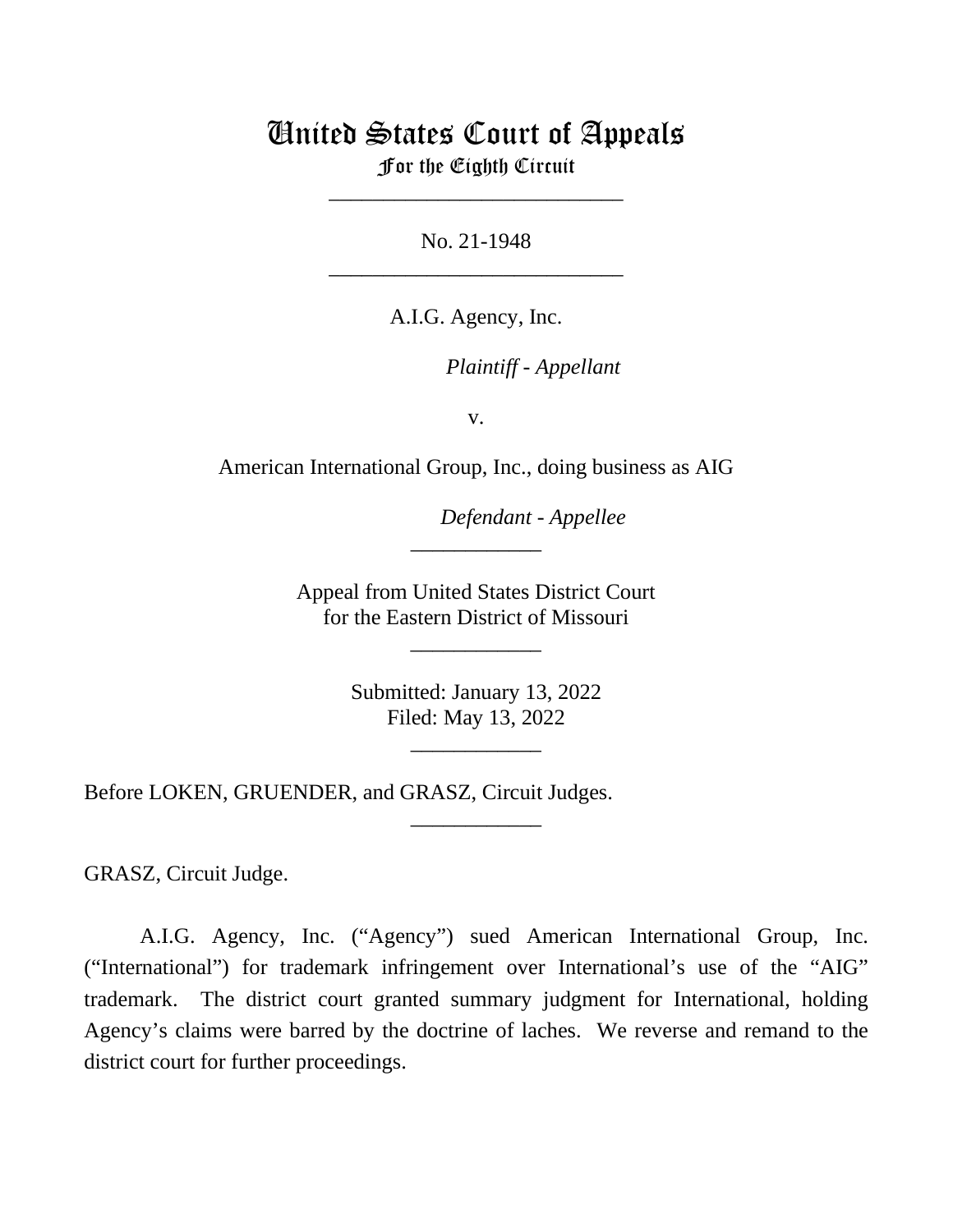# **I. Background**

This case is about two insurance-related companies that both claim the name "AIG." Agency is a family-owned insurance broker in Missouri. Agency allegedly began calling itself "AIG" around 1958. International is an insurance company incorporated in 1967. International first used the "AIG" mark sometime between 1968 and 1970. International obtained a federal trademark registration for "AIG" in 1981, which is still active.

In 1995, International sent a letter through its attorney to Agency notifying Agency of its trademark registration and demanding Agency stop using "AIG" because it was likely to confuse consumers. Agency's attorney sent a response letter claiming Agency had a right to use the name in Missouri and Illinois because it used the name in those states before International registered its trademark. Agency also indicated it was open to selling its rights to International.

In 2008, International's attorney sent another letter to Agency demanding it stop using "AIG." Agency responded with a phone call asserting its rights to use the name in Missouri and Illinois. International's attorney then sent Agency another letter saying it did not object to Agency's use of "AIG" in St. Charles and St. Louis counties in Missouri but threatened legal action if Agency expanded its use beyond those counties.

In 2009, International renamed its property and casualty business "Chartis." The rebranding did not stick, and in 2012, International returned to using "AIG" for its property and casualty business. Agency claims that also around 2012, International changed its marketing strategy and began aggressively selling to consumers through direct advertisements. Agency says that over the course of the next few years, it began experiencing significant incidences of consumers confusing Agency with International.

Agency sued International in 2017 over International's use of "AIG." Relevant to this appeal, Agency alleged common-law trademark infringement and unfair competition along with violation of the Lanham Act, 15 U.S.C. § 1125. International answered and asserted multiple affirmative defenses, including the doctrine of laches. International also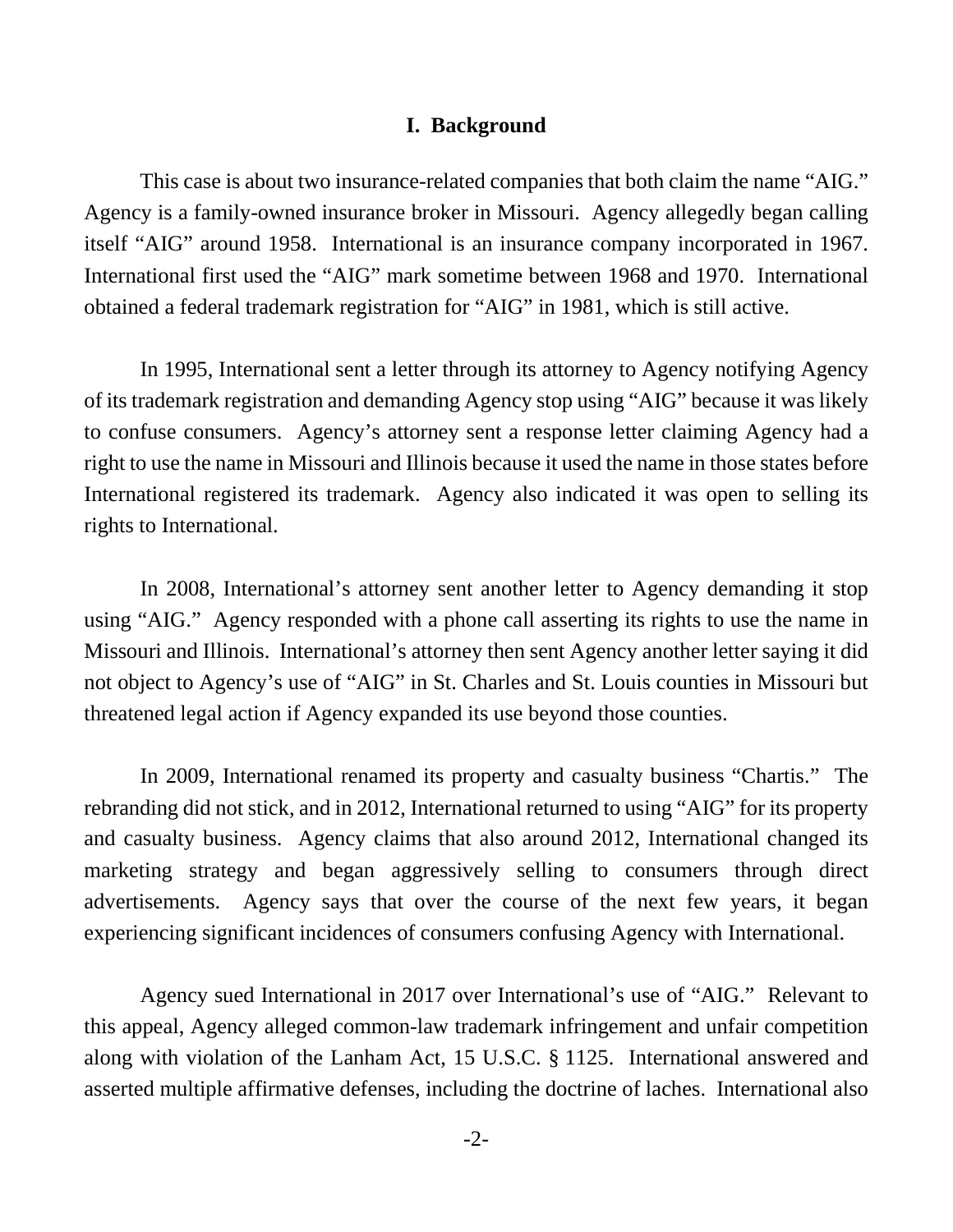asserted counterclaims of trademark infringement, unfair competition, and trademark dilution under the Lanham Act. International moved for summary judgment, and Agency moved for partial summary judgment. International argued summary judgment was proper for multiple reasons, including because the doctrine of laches barred Agency's claims. Agency argued that as a matter of law, International's use of "AIG" in Missouri and Illinois created a likelihood of confusion for consumers.

The district court agreed with International that Agency's claims were barred by the doctrine of laches, so it granted summary judgment in favor of International and dismissed Agency's claims. Because none of Agency's claims survived, the district court denied Agency's motion for partial summary judgment as moot. After the district court's ruling, International moved to voluntarily dismiss its counterclaims against Agency without prejudice, which the district court granted.

## **II. Analysis**

On appeal, Agency argues the district court erred in granting summary judgment because it weighed disputed facts in International's favor. So, Agency asks us to reverse the district court's grant of summary judgment to International and its denial of Agency's motion for partial summary judgment. Agency also asks us to direct the district court to enter partial summary judgment for it on the issue of current likelihood of confusion. Finally, Agency argues the district court should have dismissed International's counterclaims with prejudice for the reason that International's counterclaims are barred because International unduly delayed in bringing such claims and has acquiesced to Agency's use of "AIG."

### **A. Standard of Review**

We typically review a grant of summary judgment de novo, *Roederer v. J. Garcia Carrion, S.A.*, 569 F.3d 855, 858 (8th Cir. 2009), affirming only where "there is no genuine dispute as to any material fact and the movant is entitled to judgment as a matter of law." Fed. R. Civ. P. 56(a). But we review the district court's application of laches for abuse of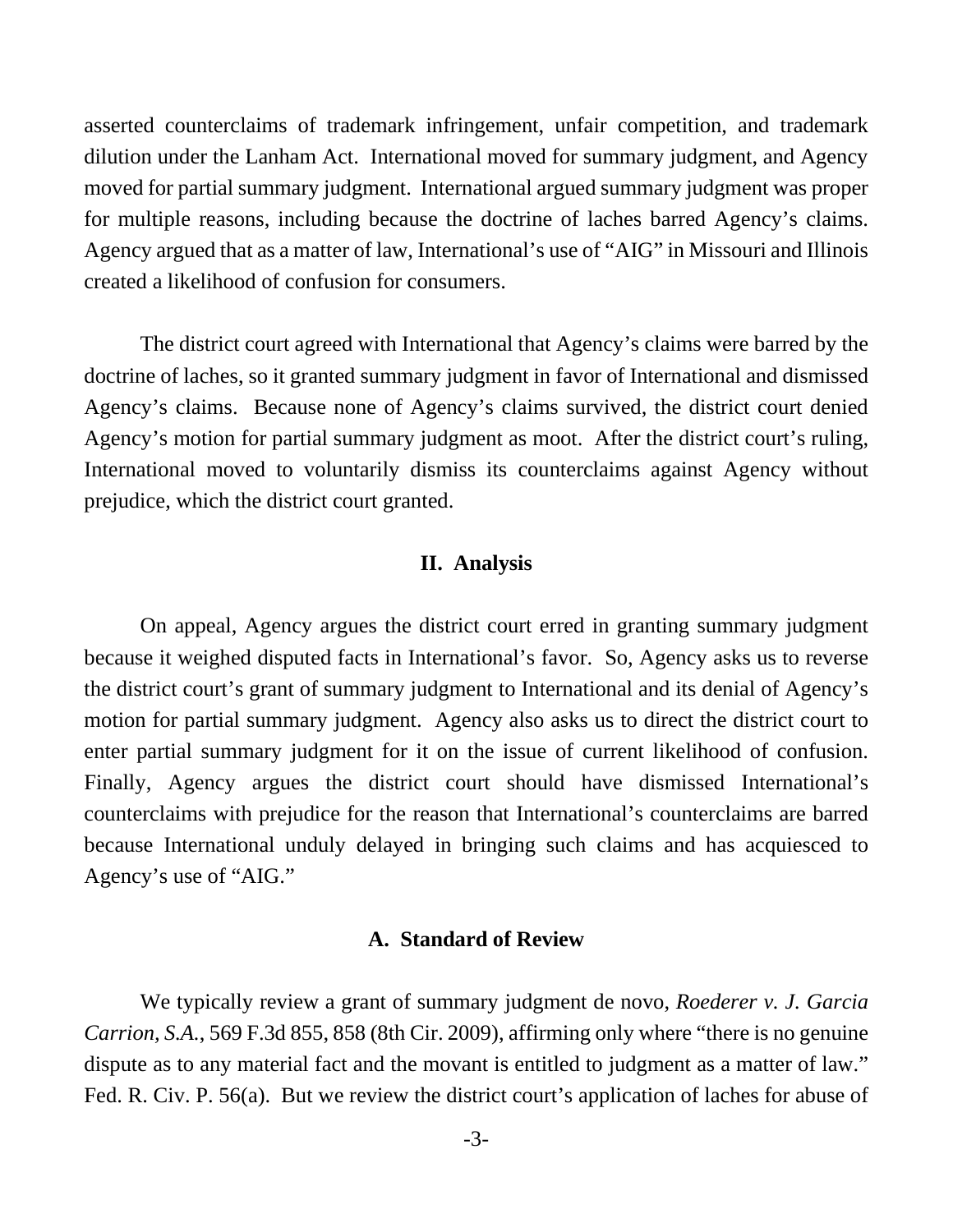discretion. *Roederer*, 569 F.3d at 858. Harmonizing these two standards, we have said, "Although the defense of laches lies within the district court's discretion, this does not change the fact that summary judgment requires 'evidence of the non-movant . . . to be believed, and all justifiable inferences . . . to be drawn in [its] favor.'" *Id.* at 860 n.3 (alterations in original) (quoting *Anderson v. Liberty Lobby, Inc.*, 477 U.S. 242, 255 (1986)).

Thus, we use a two-pronged standard to review summary judgment based upon laches: (1) we determine whether there are any genuine disputes of material fact de novo, and (2) we review the district court's application of the laches defense to the facts for abuse of discretion. *See id.*; *accord Ray Commc'ns, Inc. v. Clear Channel Commc'ns, Inc*., 673 F.3d 294, 299 (4th Cir. 2012); *Jarrow Formulas, Inc. v. Nutrition Now, Inc.*, 304 F.3d 829, 833–34 (9th Cir. 2002); *Hot Wax, Inc. v. Turtle Wax, Inc.*, 191 F.3d 813, 819 (7th Cir. 1999).

#### **B. Laches Standard**

Laches is an equitable affirmative defense which bars a trademark claim when the "claimant inexcusably delays in asserting its claim and thereby unduly prejudices the party against whom the claim is ultimately asserted." *Roederer*, 569 F.3d at 858–59 (quoting *Hubbard Feeds, Inc. v. Animal Feed Supplement, Inc.*, 182 F.3d 598, 602 (8th Cir. 1999)). A party raising a laches defense bears the burden of establishing: "(1) a delay in asserting a right or a claim; (2) that the delay was not excusable; and (3) that there was undue prejudice to the party against whom the claim is asserted." *Id.* (quoting *Kason Indus., Inc. v. Component Hardware Grp., Inc.*, 120 F.3d 1199, 1203 (11th Cir. 1997)). In deciding whether there was inexcusable delay, one factor we consider is the doctrine of progressive encroachment. *Id.* at 859.

### **C. Progressive Encroachment**

"[U]nder the doctrine of progressive encroachment, the time of delay is to be measured not from when the [claimant] first learned of the potentially infringing mark, but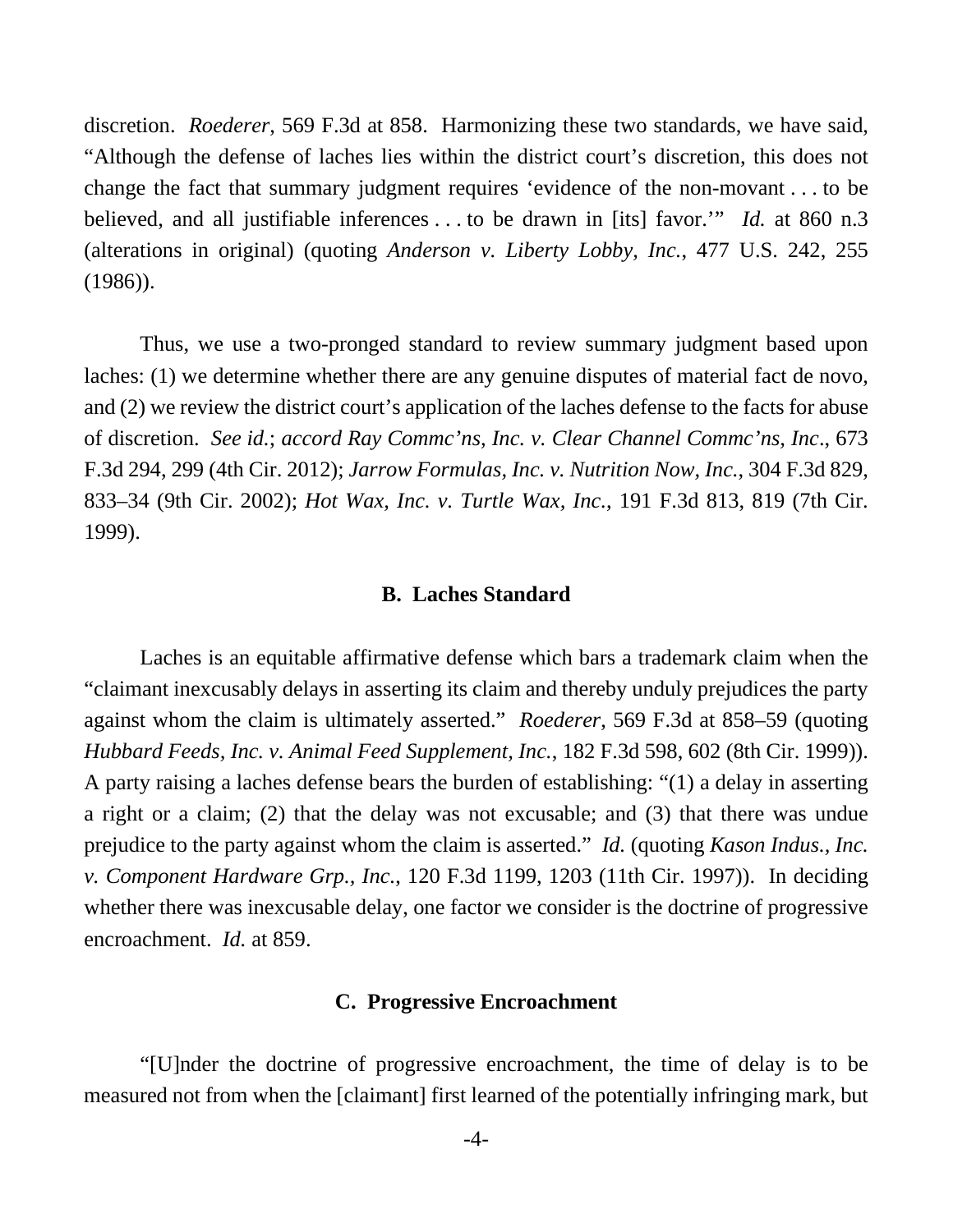from when such infringement became actionable and provable." *Id.* Thus, "the progressive encroachment doctrine requires a<sup>[]</sup> ... finding of when the infringement became actionable to determine the period of delay[.]" *Id.* at 859–60. Although a district court is not required "to locate the precise moment a trademark claim became actionable before proceeding with its laches analysis, more is required than merely citing marginal or irrelevant factors without reference to any of the principles governing trademark infringement." *Id.* at 860*.* The doctrine saves trademark holders from being "hoisted upon the horns of an inequitable dilemma—sue immediately and lose because the alleged infringer is insufficiently competitive to create a likelihood of confusion, or wait and be dismissed for unreasonable delay." *Id.* at 859.

Agency argues it did not have an actionable and provable infringement claim until late 2012, at the earliest, when International allegedly changed its marketing strategy. A trademark infringement claim becomes actionable and provable when the infringer's use of the mark becomes likely to confuse customers as to the source or sponsorship of the goods or services. *See Davis v. Walt Disney Co*., 430 F.3d 901, 903 (8th Cir. 2005) (citing 15 U.S.C. § 1125(a)(1)); *see also Minn. Min. & Mfg. Co. v. Rauh Rubber, Inc.*, 130 F.3d 1305, 1308 (8th Cir. 1997) ("Likelihood of consumer confusion . . . is the 'hallmark of any trademark infringement claim.'") (quoting *Polymer Tech. Corp. v. Mimran*, 37 F.3d 74, 80 (2d Cir. 1994)). Likelihood of confusion is an issue of fact and a "highly fact-intensive inquiry." *Select Comfort Corp. v. Baxter*, 996 F.3d 925, 934 (8th Cir. 2021), *cert. denied sub nom. Dires, LLC v. Select Comfort Corp*., No. 21-212, 142 S. Ct. 561 (2021).

We consider six factors in evaluating likelihood of confusion:

1) the strength of the plaintiff's mark; 2) the similarity between the plaintiff's and defendant's marks; 3) the degree to which the allegedly infringing product competes with the plaintiff's goods; 4) the alleged infringer's intent to confuse the public; 5) the degree of care reasonably expected of potential customers[;] and 6) evidence of actual confusion.

*Roederer,* 569 F.3d at 860 *(quoting Davis*, 430 F.3d at 903). "[A]lthough no one factor is determinative, each must be analyzed." *Insty\*Bit, Inc. v. Poly-Tech Indus., Inc.*, 95 F.3d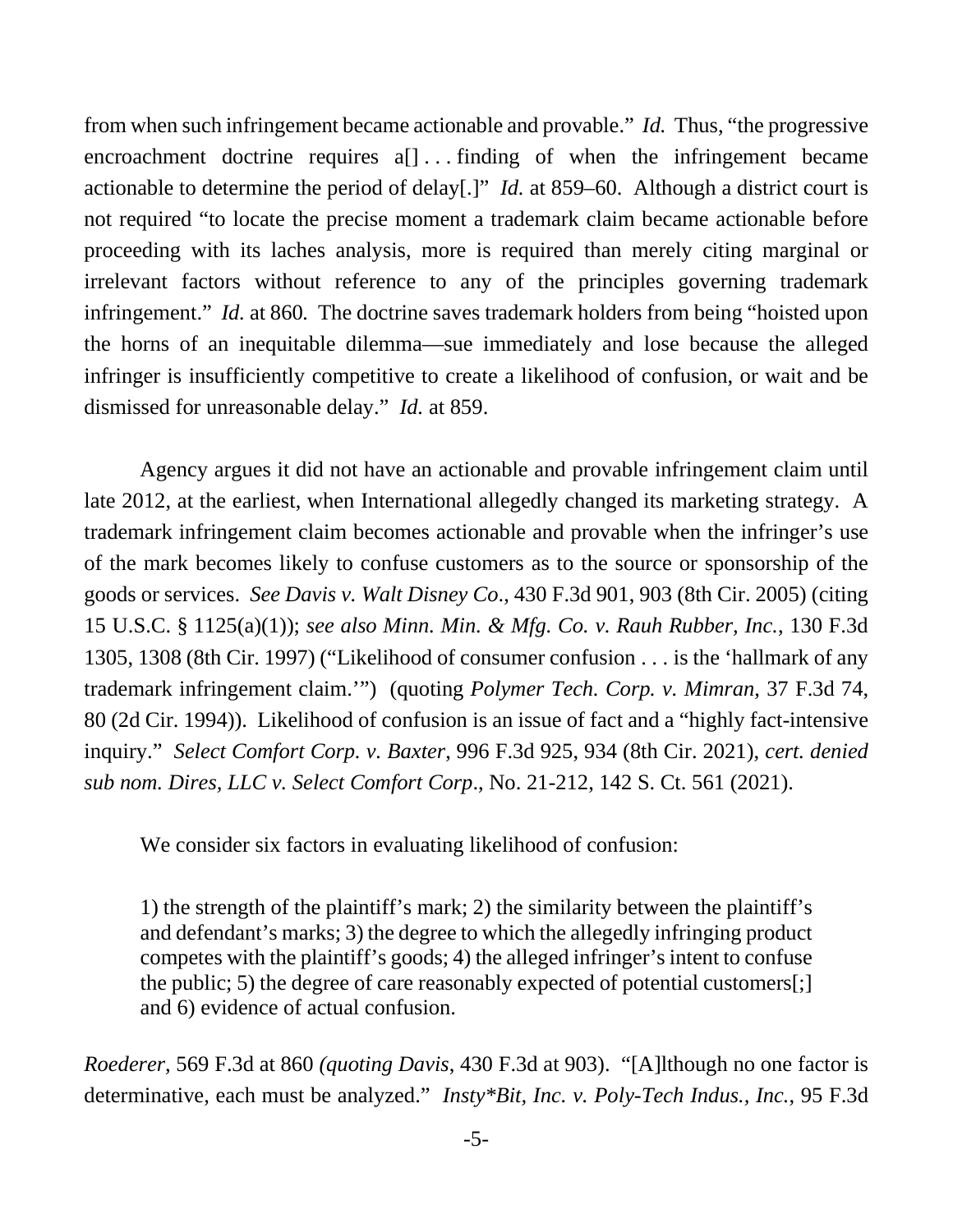663, 670 (8th Cir. 1996). Because International bears the burden of showing inexcusable delay, it bears the burden of showing there was a likelihood of confusion, under the sixfactor analysis, at some past time from which Agency inexcusably delayed in bringing its infringement claim. *See Roederer*, 569 F.3d at 858–59.

We hold the district court abused its discretion in finding International met this burden because it did not "conduct a meaningful analysis" of when International's alleged infringement became actionable. *Id.* at 860. Specifically, the district court failed to use the six-factor analysis for deciding the issue of progressive encroachment. The district court did not announce any test on which it relied for determining when a likelihood of confusion arose. It also did not meaningfully analyze the strength of International's mark at the relevant times, whether Agency intended to confuse the public, the degree of care expected of potential customers, or the evidence of actual confusion. *See Insty\*Bit*, 95 F.3d at 670 (holding each of the six factors must be analyzed for likelihood of confusion). Instead, it found Agency's claims barred by laches because "both parties have been using ['AIG'] in the same markets for decades, each with full knowledge of the other's activities, and [because] Plaintiff has been cognizant of the risk of consumer confusion since 1995[.]" These findings alone, however, do not necessarily establish Agency had an actionable and provable infringement claim in 1995. Instead, the *Roederer* six-factor analysis is the "the applicable law governing trademark infringement" the district court should have used. *Roederer,* 569 F.3d at 860. Thus, the district court abused its discretion. *See id.* at 860– 61 (holding the district court abused its discretion in applying laches to a trademark claim because it failed to consider the appropriate principles governing progressive encroachment and trademark infringement); *see also Principal Sec., Inc. v. Agarwal*, 23 F.4th 1080, 1083 (8th Cir. 2022) ("A district court abuses its discretion if it applies an incorrect legal standard[.]").

In view of the *Roederer* factors, we also find genuine disputes of fact that preclude summary judgment on the basis of laches because, if resolved in favor of Agency, the disputed facts could "tilt the entire balance" of the factfinder's likelihood-of-confusion analysis. *Davis*, 430 F.3d at 903 (quoting *Duluth News–Tribune v. Mesabi Publ'g Co.*, 84 F.3d 1093, 1096 (8th Cir. 1996)). We have noted that of the six likelihood-of-confusion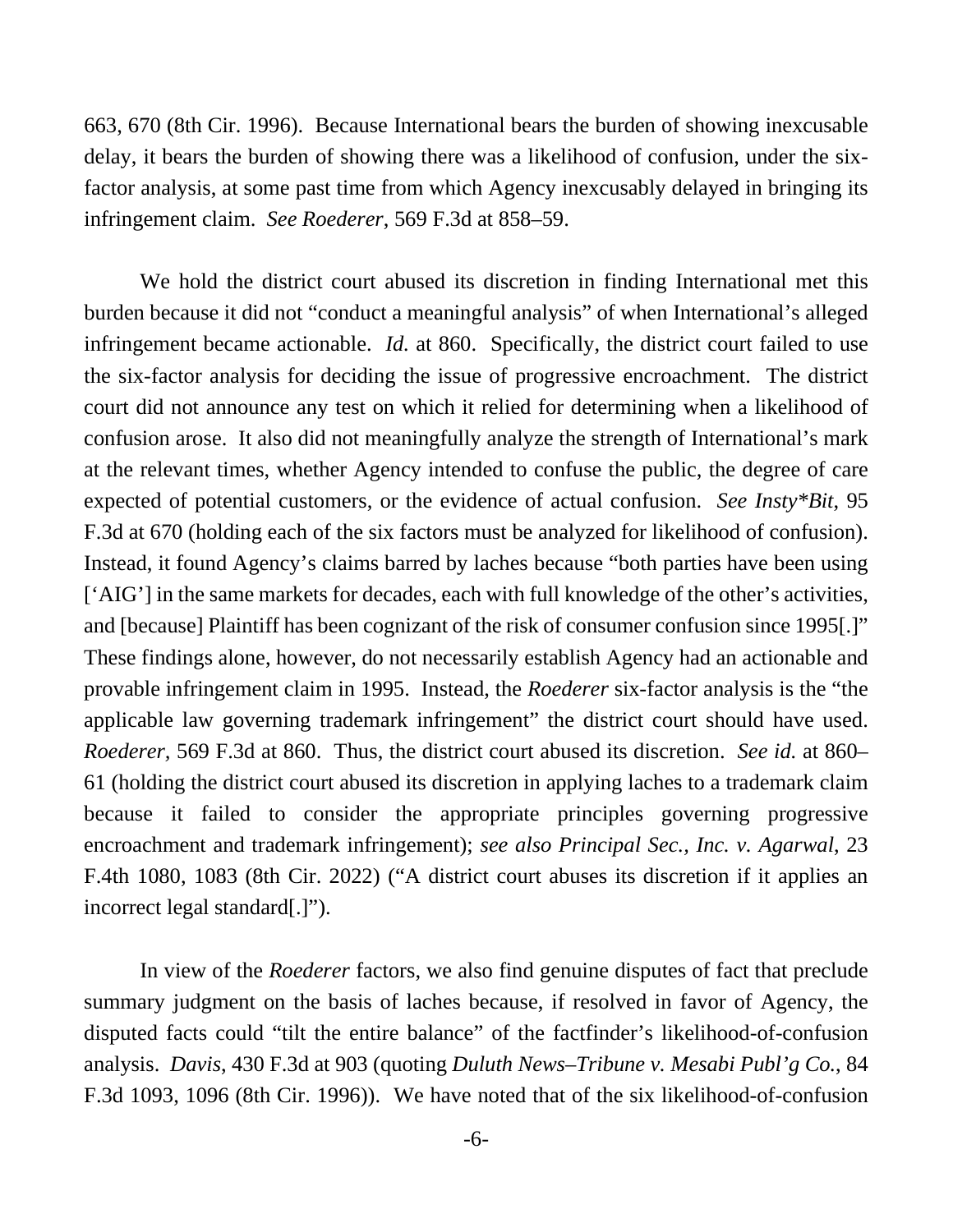factors, "[a]ctual confusion in the marketplace is often considered the best evidence of likelihood of confusion." *Safeway Transit LLC v. Disc. Party Bus, Inc.*, 954 F.3d 1171, 1179 (8th Cir. 2020) (quoting *John Allan Co. v. Craig Allen Co.*, 540 F.3d 1133, 1140 (10th Cir. 2008)). Yet International, which bears the burden of proving the elements of laches, *see Roederer*, 569 F.3d at 859, presented little-to-no evidence of actual confusion in Missouri and Illinois, Agency's geographic markets, before 2012.

On the other hand, Agency presented evidence that there was minimal actual confusion until International changed its market strategy in 2012. Agency presented the sworn testimony of Gregory Wherry, Agency's owner, who stated Agency started noticing an uptick in consumer confusion around 2013. Wherry testified there "was really no [actual] consumer confusion" before then. Agency also presented voluminous telephone conversation records; declarations and depositions of Agency employees; and declarations of International customers or customer representatives, all evidencing instances of actual confusion after 2013, and none evidencing actual confusion before. [1](#page-6-0) One particular Agency employee, who had been answering phone calls for Agency since the 1980s, testified that in 2015 Agency began getting "[a] lot more calls" of customers confusing International and Agency. Another Agency employee, who began working with Agency in 2012, recalled a significant increase in 2015 in telephone calls of customers confusing International and Agency. Viewed in the light most favorable to Agency, this evidence, combined with a general lack of evidence of actual confusion in the relevant geographic markets before 2012, supports the inference that there was little-to-no actual confusion before 2012 and a significant increase in actual confusion after 2013. We find such an inference could tilt the balance of the progressive encroachment analysis and thus represents a genuine dispute of material fact.

There are also disputed material facts as to the degree to which International's services competed with Agency's services. The district court relied on evidence that International was selling insurance directly to consumers for decades before 2012. The

<span id="page-6-0"></span><sup>&</sup>lt;sup>1</sup>These records are not inadmissible hearsay as International suggests because they were not presented to prove the truth of the callers' statements, but to show the callers' states of mind at the time of the calls. *See* Fed. R. Evid. 801(c)(2).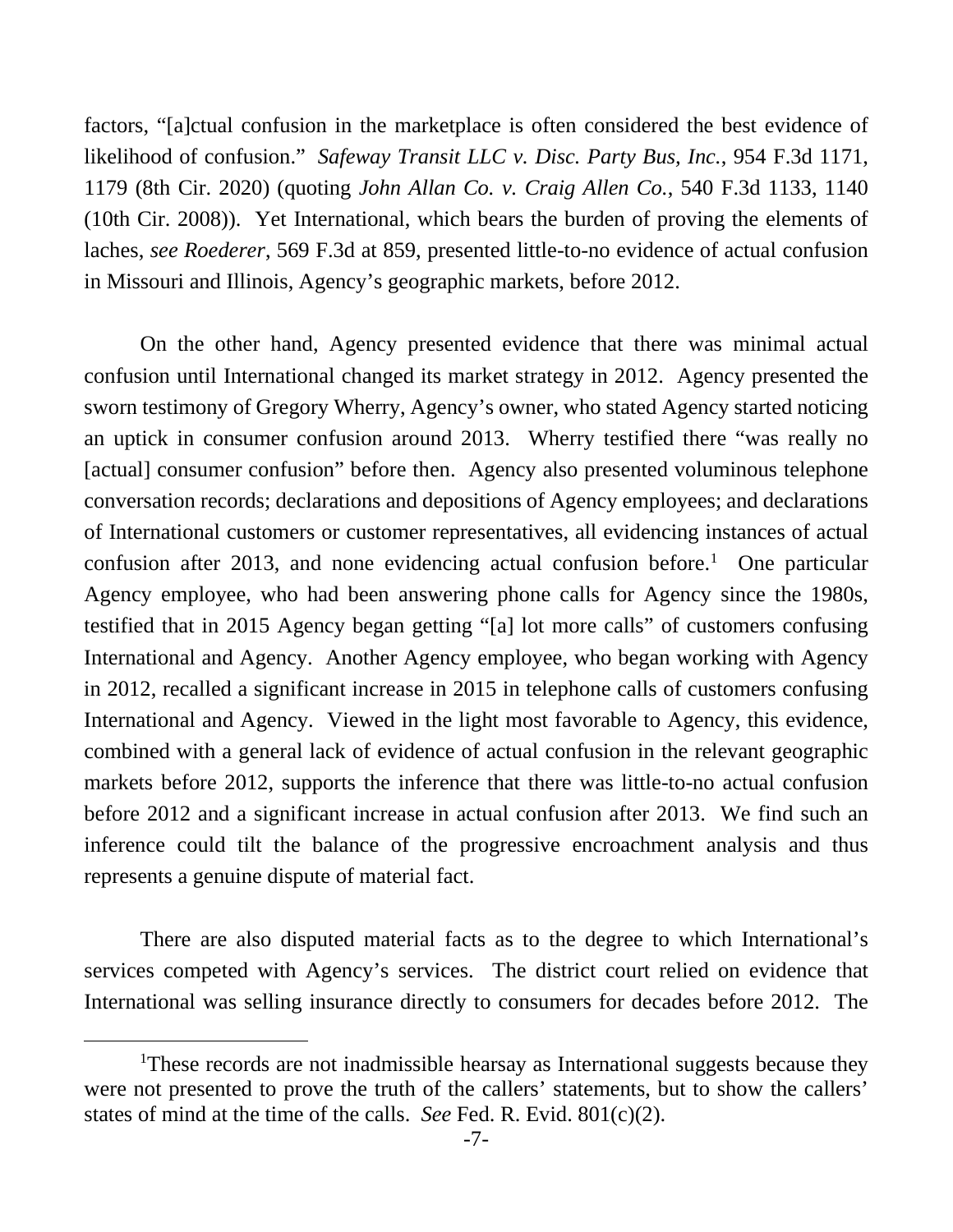district court especially relied on International's direct-to-consumer advertisements dating back to 1970. The district court also cited testimonial evidence that Agency was heavily involved in the commercial insurance market, a market in which International is undisputedly involved. From these facts, the district court concluded the parties were both using "AIG" to sell insurance in the direct-to-consumer and commercial markets long before 2012, triggering its finding of laches.

But the relevant factor under the *Roederer* analysis is not whether the parties competed, but the *degree* to which International's allegedly infringing services competed with Agency's services. *See Roederer,* 569 F.3d at 860. International's own corporate representative admitted to uncertainty about the number of consumers who receive International's television advertisements. And there is also little-to-no evidence as to the impact of International's advertisements before 2012 in Missouri and Illinois—the relevant markets here for analyzing likelihood of confusion. *See Oriental Fin. Grp., Inc. v. Cooperativa de Ahorro y Credito Oriental*, 698 F.3d 9, 24 (1st Cir. 2012) (holding an infringer's longstanding use of a trademark did not defeat progressive encroachment where the infringer failed to produce evidence of "how or in what degree [the trademark] was disseminated" in the relevant geographic market for the relevant timeframe).

In contrast, Wherry testified that when he first learned of International's use of "AIG" around 1984, he believed International "operated at a different section of the [insurance] business" than did Agency. Agency also cites testimony from International's corporate representative indicating AIG Direct, a direct-to-consumer division of International, went by the name Matrix Direct before 2011 and did not use the "AIG" name in advertising for life insurance until 2011. Wherry testified he believed it was AIG Direct's advertisements around 2013 that led to "a massive amount of consumer confusion taking place." Moreover, Agency is an insurance broker, while International creates insurance products that are often sold through brokers like Agency. In fact, Agency has sold International's insurance products.

The district court was not persuaded by this evidence, stating it could not accept Agency's characterization that the parties were not competitors before 2012. But, again,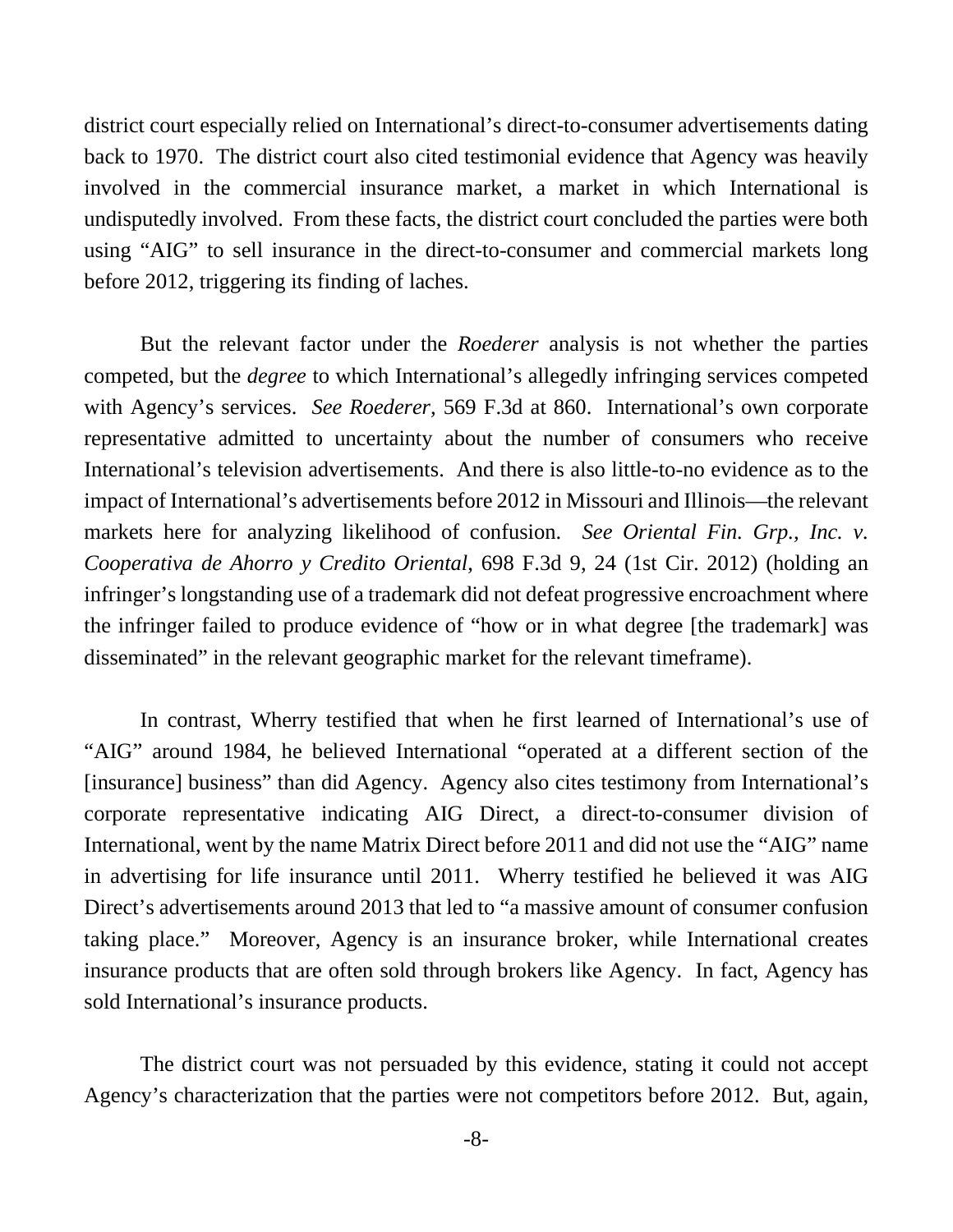the relevant inquiry under *Roederer* is the *degree* of competition. *Id.* at 860. And when viewed in a light most favorable to Agency, the evidence creates a genuine dispute about the degree to which International's services under the "AIG" name competed with Agency's services before 2012, which is material to determining if and when Agency had an actionable and provable infringement claim. Thus, again, we find a genuine dispute of material fact exists, which prevents application of laches at the summary judgment stage. *Cf. Select Comfort*, 996 F.3d at 936 (holding summary judgment for a trademark infringement claim was foreclosed where a material "question of fact exist[ed] as to the *level* of consumer sophistication") (emphasis added).

We also reject the district court's reliance on International's 1995 cease-and-desist letter to find Agency "has been cognizant of the risk of consumer confusion since 1995." Being "cognizant of the risk of customer confusion" is not the test for laches on trademark infringement claims. Rather, the test is whether the likelihood of confusion was sufficiently clear, under the *Roederer* six-factor analysis, to establish Agency had an actionable and provable claim at that time. The cease-and-desist letter simply does not satisfy this test when inferences are drawn in a light most favorable to Agency.

Agency was not required to take International's word for it in a cease-and-desist letter that there was a likelihood of confusion. And indeed, Agency's response to the 1995 letter indicated it was not sold on International's conclusion about the likelihood of confusion, referring to International's statements as "*allegations* of likelihood of confusion" (emphasis added). When viewed in the light most favorable to Agency, the letter merely establishes that Agency was aware of International's claim to the mark and its allegations of a likelihood of confusion. This does not establish that Agency had an actionable and provable trademark infringement claim against International.

In sum, the district court abused its discretion by not applying the proper analysis for progressive encroachment. Further, when we view the facts through the lens of the proper six-factor analysis, we find genuine disputes of material fact that preclude summary judgment on the basis of laches.